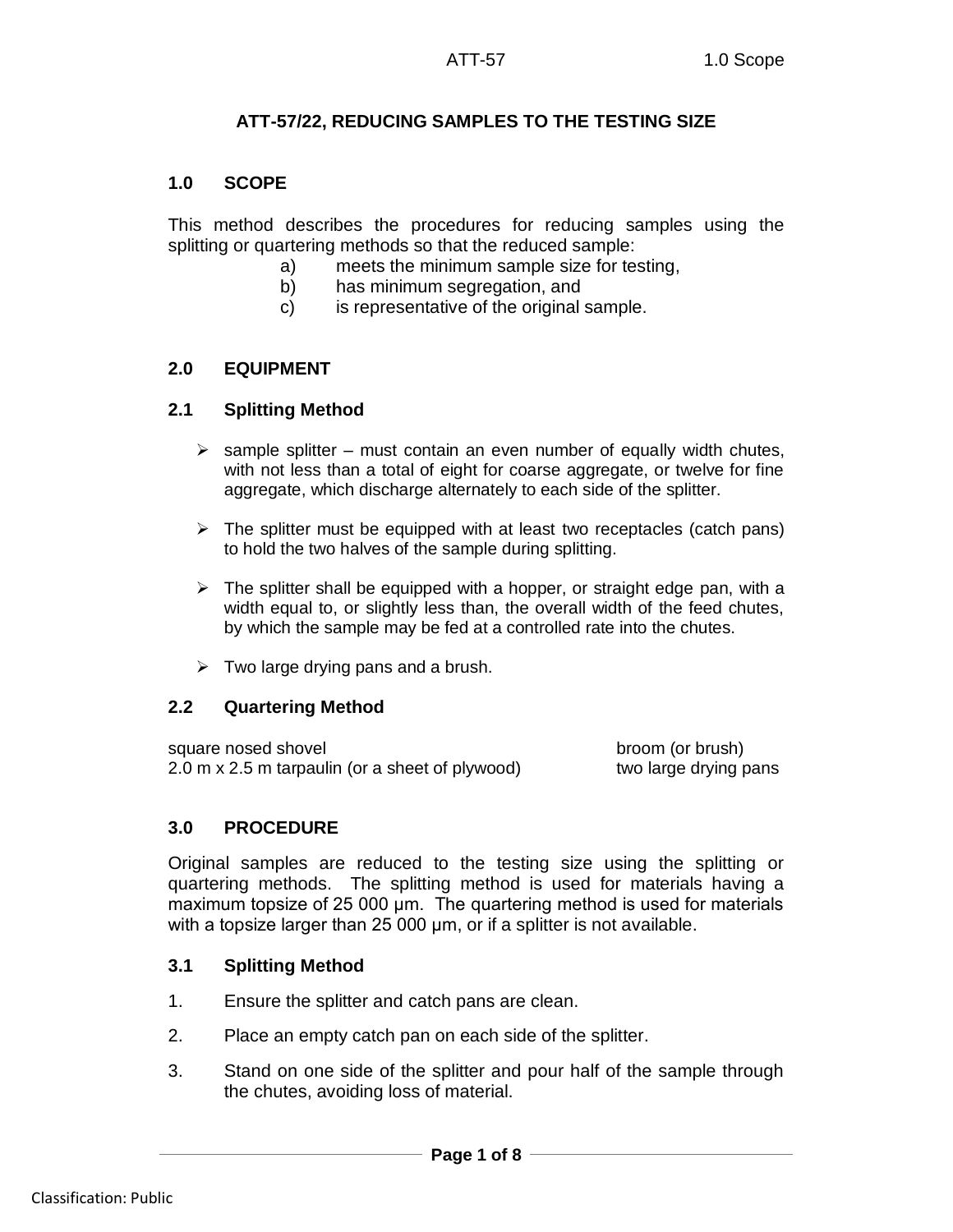- 4. Carefully pour the sample into the feed chute in a manner which allows the aggregate to flow freely through the openings and into the catch pans.
- 5. Switch sides and repeat steps 3 and 4 with the remainder of the sample. Ensure both catch pans have approximately the same amount of material.
- 6. Take care that the catch pans do not overflow.
- 7. Remove both catch pans (A & B) and pour each split sample into separate tare pans.
- 8. Reduce the sample from one of the two pans as many times as necessary to reduce the sample to meet the minimum size specified for the intended test. Retain the unused material until all desired tests are performed in case a re-test is required.

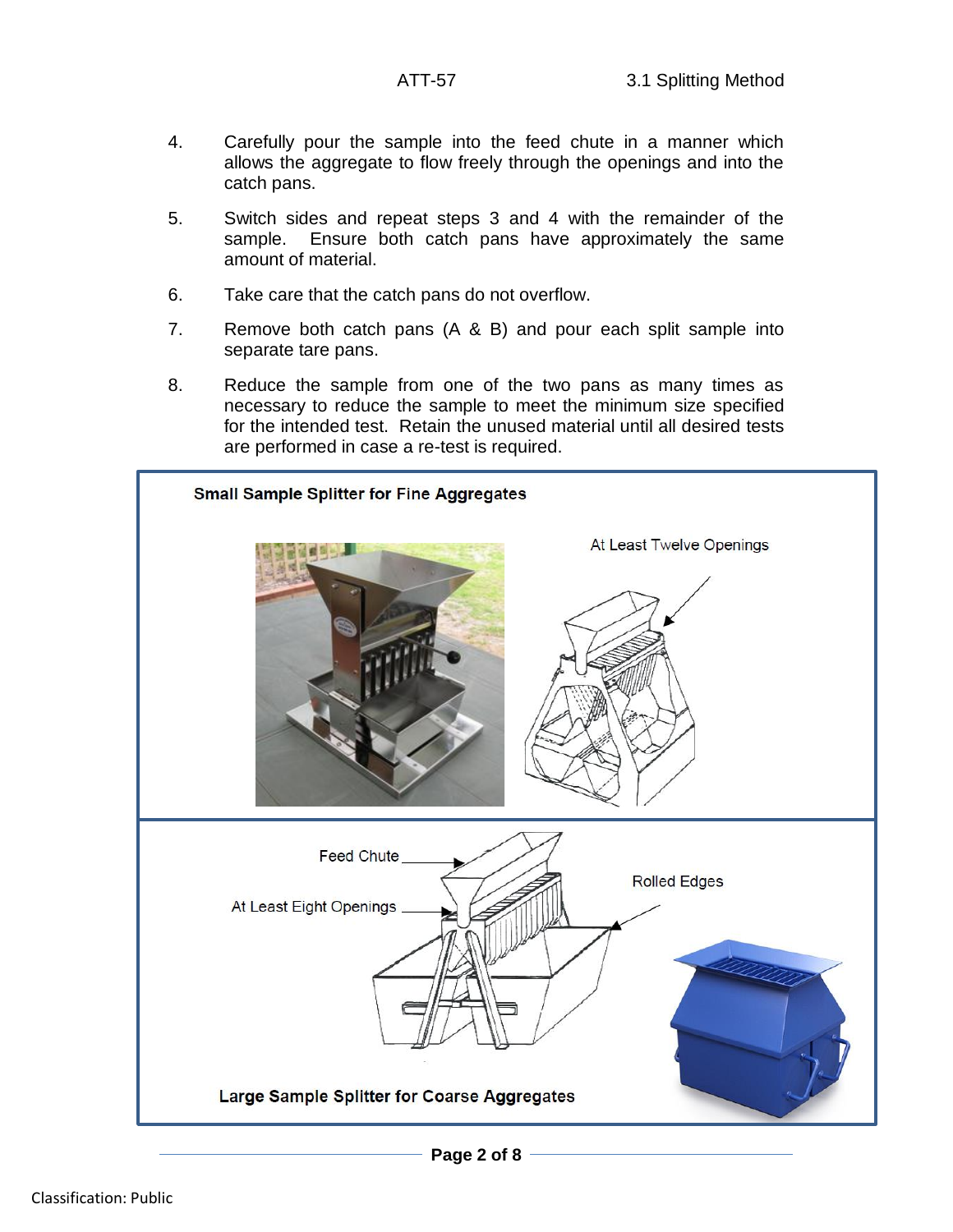- 9. Replace the catch pan with the least material with any empty one.
- 10. Weigh the pail containing the least material. Calculate the weight of the aggregate and plan the splitting process that will give the minimum sample required. Try to avoid splitting processes which result in larger samples than required.
	- **NOTE:** Test procedures show the **minimum dry weight** of testing samples. If the sample is not dry, the required weight of the split should account for the amount of water in the sample.
- 11. Continue splitting the sample in the planned manner until at least the minimum sample required, but not too large of a sample, is obtained.
- 12. On the last split, place the material in both catch pans into two tared large drying pans.



- 13. Weigh and record both aggregate sample weights, (one for the moisture content and the other for the sieve analysis).
- 14. Calculate the percent difference between the two samples as follows:
	- a) Calculate the weight difference between the two samples.
	- b) Determine the average weight of the two samples.
	- c) The percent difference is then

 $\%$  Difference =  $\frac{100\%}{200\%}$ *Weight Difference Between Samples Average Weight of the Two Samples*

**Page 3 of 8**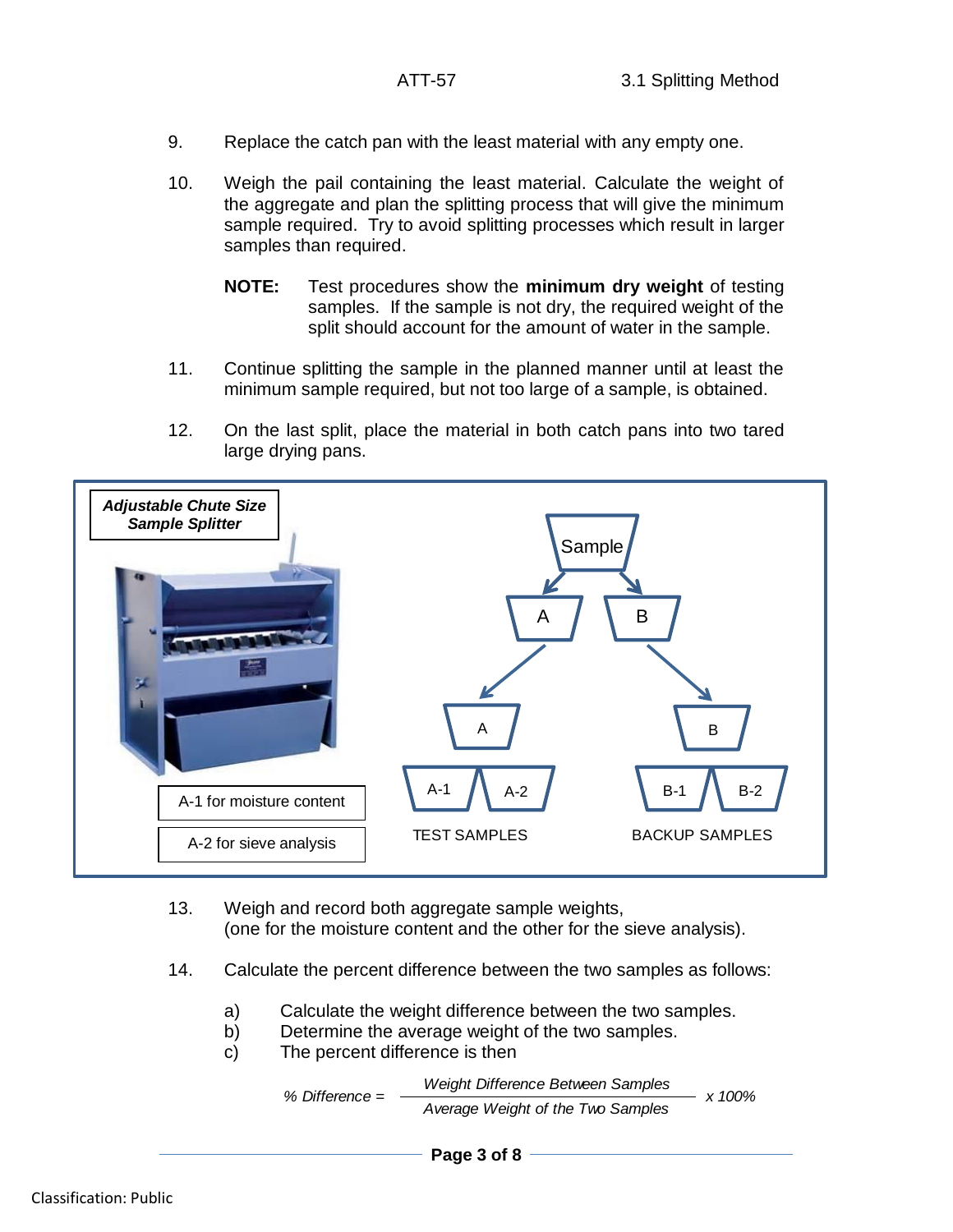- 15. If the percent difference is less than 10%, proceed to step 16. If it is more than 10% but the average weight meets the minimum sample size:
	- a) Combine the two split samples.
	- b) Re-split the combined sample.
	- c) Re-weigh each split sample.
	- d) Calculate the new percent difference

If, after a couple of tries, the result is still unacceptable, replace the splitter.

16. If the % difference is acceptable, but the average of the two weights is lower than the minimum sample size required, repeat the splitting procedure using the original sample. **NEVER scoop out any material to make up for the difference between samples.** Samples must be reduced using this method or the Quartering Method (Section 3.2).

## **3.2 Quartering Methods**

These two methods reduce a sample by successively mixing, dividing into quarters and keeping two opposite quarters of the sample.

#### **3.2.1 Quartering on a Smooth Surface**

- 1. Pour all the component samples onto a hard, clean, level surface: such as a clean tarpaulin, a plywood sheet, or a concrete floor.
- 2. Use the square nosed shovel to blend the aggregate thoroughly by turning the entire sample over three times.
- 3. With the last turning, shovel the entire sample into a cone shaped mound by depositing each shovelful on top of the preceding one, as shown in FIGURE 1 below.
- 4. With the shovel, press down the top of the conical pile until the pile is flattened to a uniform thickness and diameter. The diameter should be approximately four to eight times the thickness.
- 5. Split the mound down the middle, then split each half mound through the center so that four equally sized piles are obtained.
- 6. Remove the material from two opposite quarters, including all fine material and discard it.
- 7. Use the brush or a broom to clean the empty spaces.
- 8. Re-mix the remaining quarters and repeat the process until you obtain the desired sample size from the diagonally opposite quarters.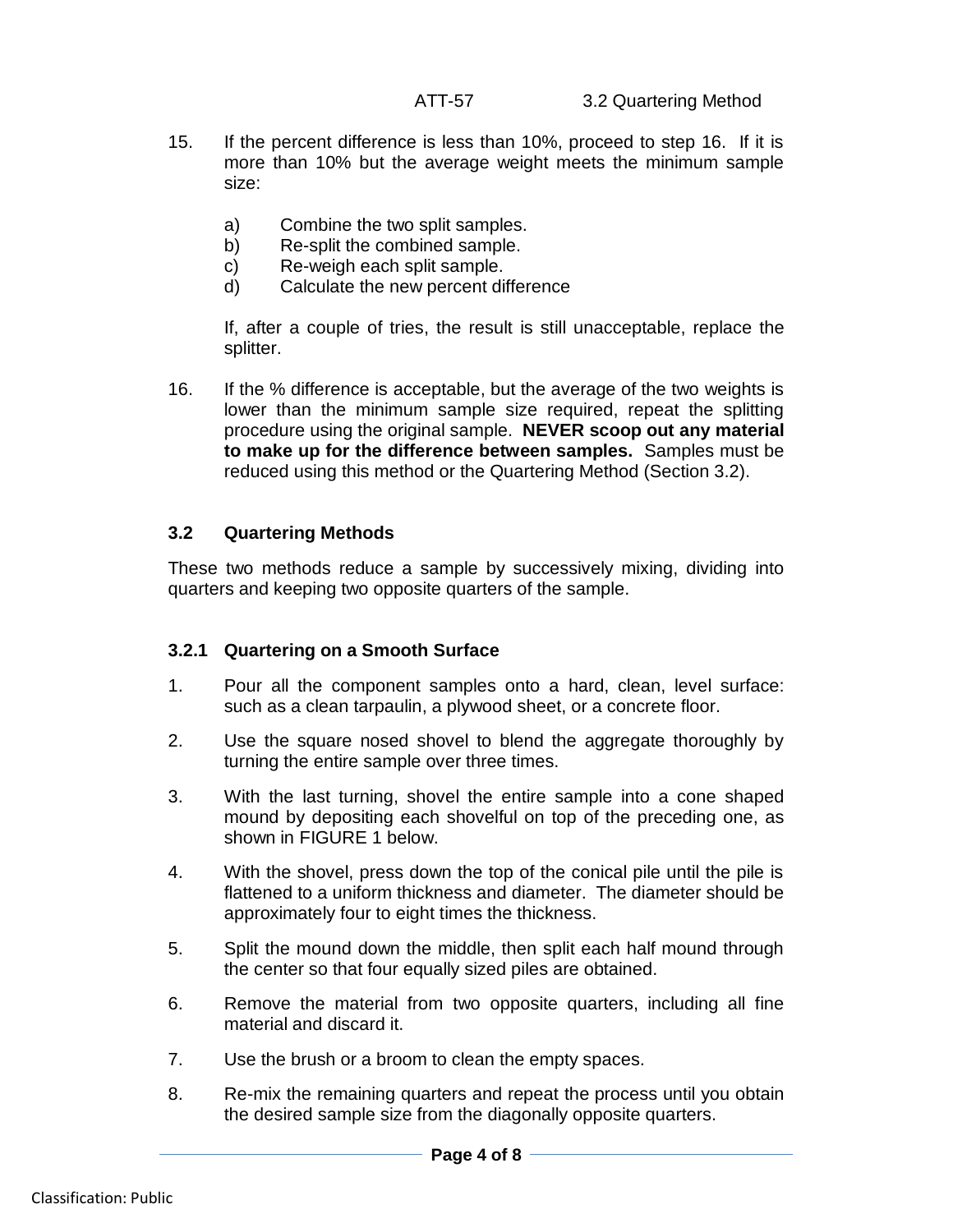# OUARTERING METHOD



Cone Sample on Hard Clean Surface



Mix by Forming New Cone



Quarter After Flattening Cone



Quartering on a Hard, Clean Level Surface

**FIGURE 1**

## **3.2.2 Quartering on a Rough Surface**

As an alternative to method "3.2.1 Quartering on a Smooth Surface", when the floor surface is uneven, the aggregate sample can be placed on a tarpaulin and mixed as shown below.

- 1. Place all the component samples onto a clean tarpaulin.
- 2. Alternately lift each corner of the tarpaulin and then pull it over the sample toward the diagonally opposite corner until the aggregate is thoroughly mixed.
- 3. Hold the two corners on one end of the tarpaulin at a slight inward angle as shown below in Figure 2, then lift up. Do the same for the other end of the tarpaulin until a conical mound is formed.
- 4. Repeat steps 4 to 7 of Section 3.2.1.
- 5. Repeat steps 1 to 3 above followed by steps 4 to 7 of Section 3.2.1 with the remaining material until the required sample size is obtained.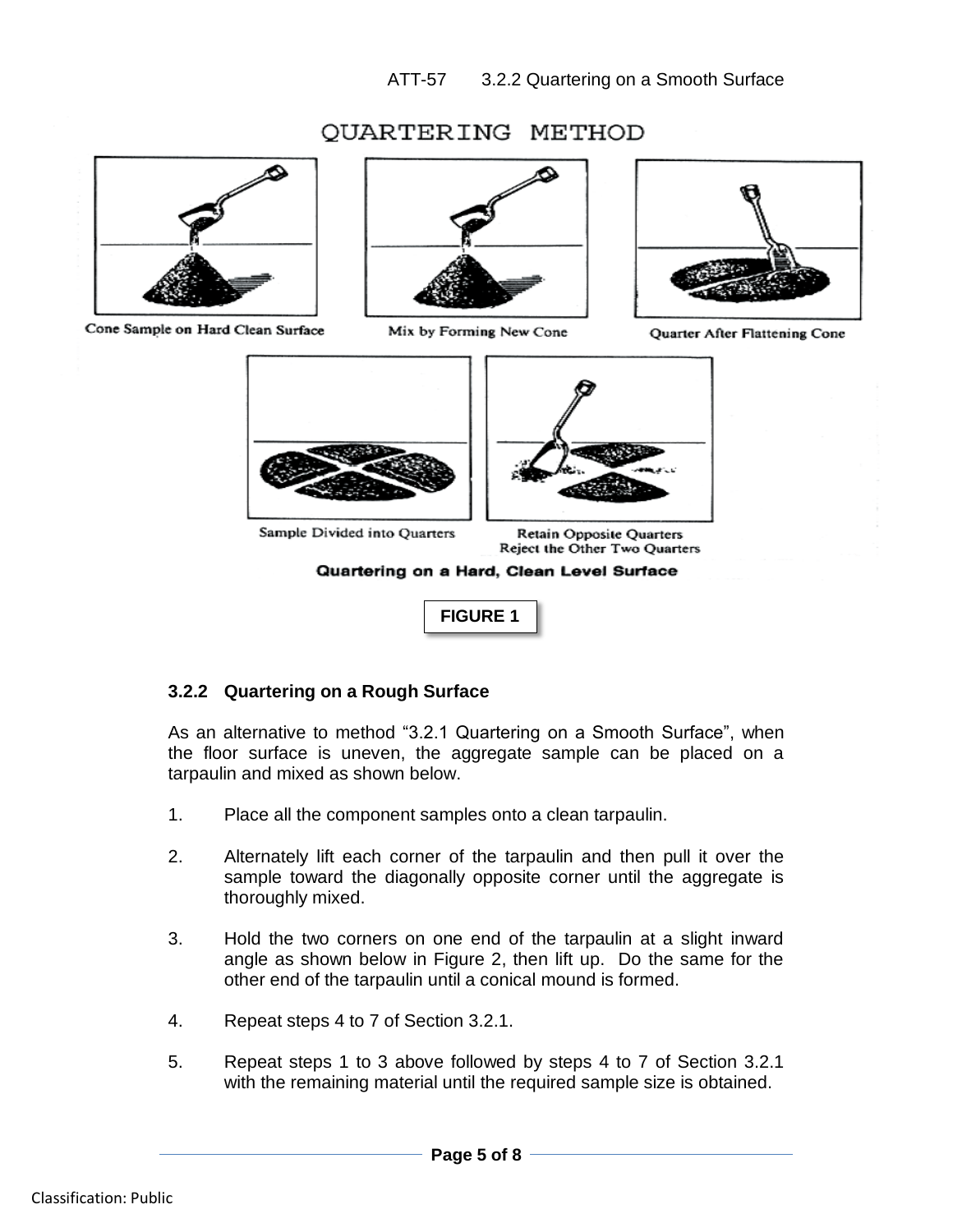

Sample Divided into Quarters

Retain Opposite Quarters Reject the Other Two Quarters

## Quartering on a Canvas Blanket

**FIGURE 2**

## **Alternative method for a very rough surface.**

If the surface beneath the tarpaulin is very rough, and it is impractical to use the shovel to divide the flattened sample, proceed as follows:

- a) Insert a stick or pipe beneath the tarpaulin under the center of the mound, then lift both ends of the stick, dividing the sample into two equal parts.
- b) Remove the stick leaving a fold of the tarpaulin between the divided portions.
- c) Insert the stick at right angles to the first division and again lift both ends of the stick, dividing the sample into four equal parts.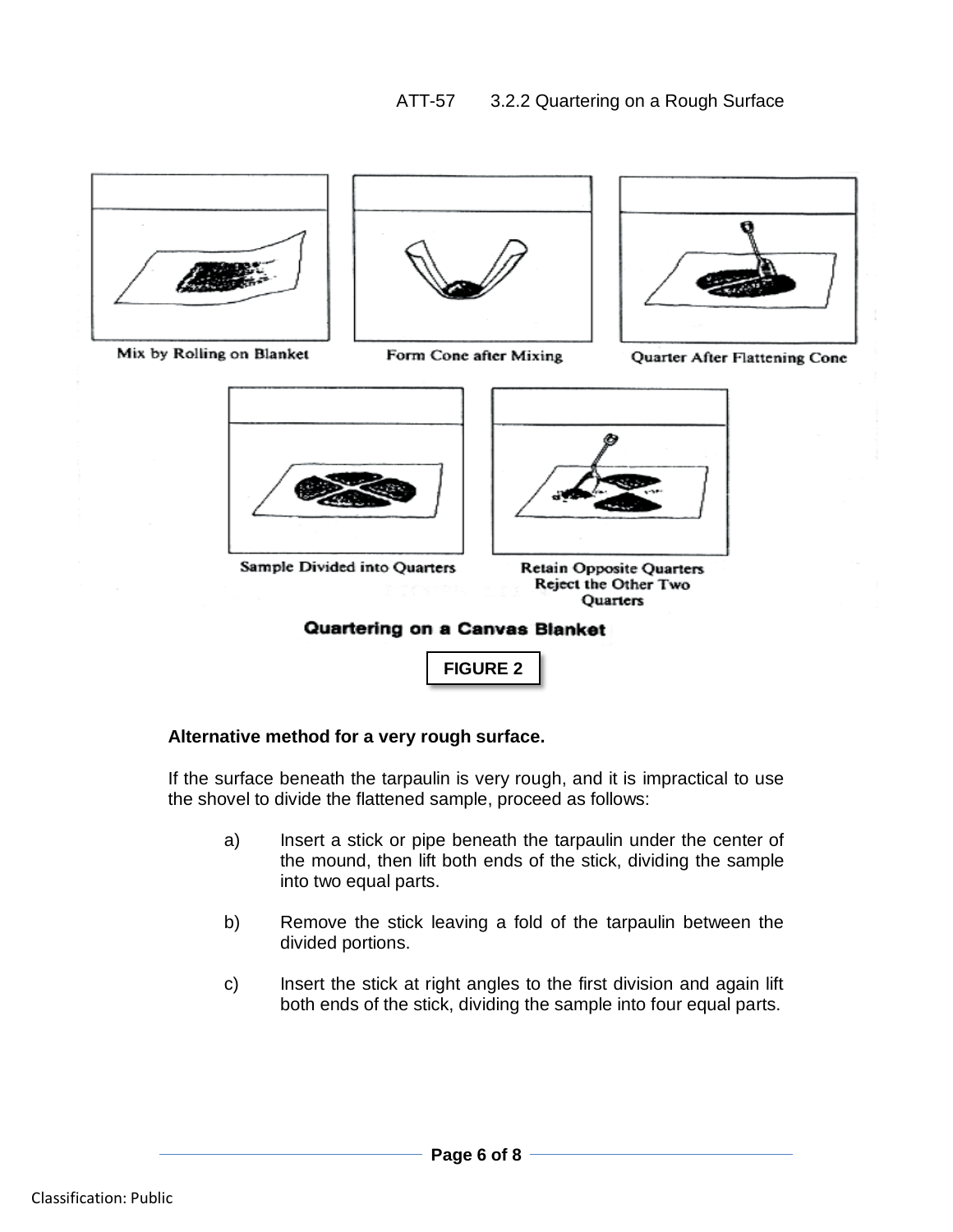## **4.0 HINTS AND PRECAUTIONS**

#### 1. *SEGREGATION of the test samples MUST BE AVOIDED*.

- 2. Failure to uniformly pour the field sample from edge to edge while placing it in the hopper or pan prior to pouring it through the chutes of the splitter may cause sample reduction errors.
- 3. Pouring the sample too quickly into the chutes of the splitter may cause the sample to plug up and bridge the chute gaps, causing unequal amounts in the catch pans.
- 4. The mixing and coning of the sample may be performed using either procedure described in Section 3.2.1 or 3.2.2 or a combination of both.
- 5. **DO NOT** adjust the weight of the split sample to an even number, such as 500g, 750g, or 1000g, etc. by scooping out material. Use the entire split sample. Usually one of the splits is used for the Moisture Content sample, and the other is used for the Sieve Analysis sample.
- 6. When using the quartering method, failure to brush the cleared spaces clean of fines after removing the two diagonally opposite quarter sections from the flattened field sample will result in a sample that is not representative.
- 7. **DO NOT** attempt to obtain a sample of an exact predetermined weight.
- 8. Divide, then re-divide, a large sample until the sample size is within the desired sample size range.
- 9. The splitter openings should be sufficiently wide to permit easy passage of the largest particles in the sample.

For coarse aggregate and mixed aggregate, the minimum chute width shall be approximately 50% larger than the largest particle in the sample to be split. For dry fine aggregate with 100% passing the 10mm (3/8") sieve, use a splitter with chutes 12.5mm to 20.0mm (1/2" to 3/4") wide.

- 10. A sample that has free moisture may be dried to at least saturated surface dry (SSD) condition, at a temperature that does not exceed those specified in any of the tests, that will be completed on the sample. A quick method to determine SSD is if the fine aggregate retains its shape when molded in the hand, it is wetter than SSD.
- 11. For a very dry sample, uniformly dampen the material to prevent segregation and loss of fines.
- 12. Past experience has shown that *when adjustable splitter openings are adjusted too wide, or too narrow, improper splitting will occur*.
- 13. *The use of a riffle sample splitter is always preferable to hand quartering.*